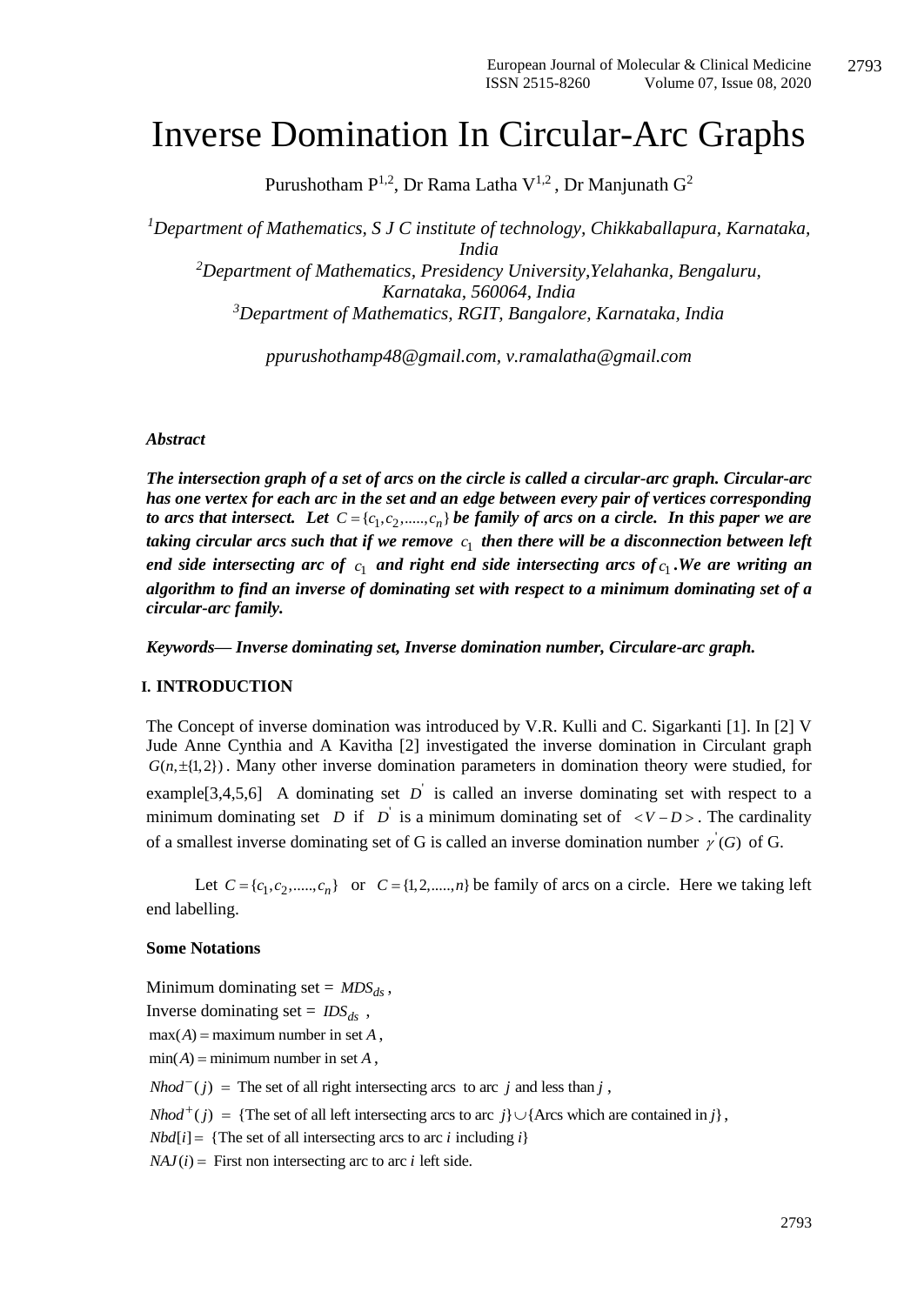#### **A. An algorithm to find an inverse dominating set with respect to a minimum dominating set of a circular-arc graph**

Input: Circular-arc family

 $Step 1: MDS_{ds} = \{\}$  $Step 2: *IDS*<sub>ds</sub> = \{\}$ *Step*  $3:i=1$ *Step*  $4: Lsn1 = \{i\} \cup \{The set of all circular-arcs > i which are left side intersecting to arc *i* \}$ {arcs which are contained in *i*}  $\exists$  :  $Lsn1 = \{i\} \cup \{\text{The set of all circular-arcs} > i \text{ which are left side intersecting to arc } i\} \cup \{\text{arcs which are contained in } i\}$ <br>  $\exists$  :  $Lsn2 = \{\text{The set of all circular-arcs} \in Lsn1 \text{ which are intersecting to all other arcs} \in Lsn1 \text{ and } \{LRS\}$ {arcs which are contained<br>*Step 5 : Lsn2* = {The set of all circular-ar<br> $\text{\ensuremath{\not}E} MDS_{ds}$  and  $\text{\ensuremath{\not}E} IDS_{ds}$ } *Step 4* : *Lsn*1 = {*i*}  $\cup$  {The set of all circular-arcs > *i* which are left side intersecting to arc *i*}  $\cup$  {arcs which are contained in *i*}<br>*Step 5* : *Lsn2* = {The set of all circular-arcs  $\in$  *Lsn1* which ar  $\notin MDS_{ds}$  and  $\notin IDS_{ds}$ arcs which are contained in *i*<br>arcs which are contained in *i*<br>The set of all circular-arcs  $\in$  *i*<br> $\notin MDS_{ds}$  and  $\notin IDS_{ds}$ *Step* 6: If  $|Lsn2| > 1$  then *Step*  $6.1: a = max(Lsn3)$ *Step*  $6.2 : b = min(Lsn3)$  $Step 6.3: MDS<sub>ds</sub> = MDS<sub>ds</sub> \cup {a}$ <br>  $Step 6.4: IDS<sub>ds</sub> = IDS<sub>ds</sub> \cup {b}$  go to step 11 Else Step 7: If  $|Lsn2| = 1$  and  $Lsn2 \subseteq Nbd[k]$  for any  $k \in MDS_{ds}$  then *Step*  $7.1: a = p \in Lsn2$  go to step 9 Else *Step* 8: If  $|Lsn2| = 1$  then *Step*  $8.1: a = p \in Lsn2$  $Step 8.2: MDS<sub>ds</sub> = MDS<sub>ds</sub> \cup \{a\}$  $Step 9: Find  $Nhod^-(a)$$ *Step* 10: If *Nhod*<sup> $(a)$ </sup> is not null then  $Step 10.1: Isn1 = Nhod^-(a)$ Else  $Step 10.2: Isn1 = Nhod^+(a)$ *Step* 10.3:  $\text{Im}2 = {\text{The set of all circular-}arcs \in \text{Im}1}$  which are intersecting all other arcs  $\in$  *Isn*1 and  $\notin MDS_{ds}$  and  $\notin IDS_{ds}$  *Step 10.4:* If *Isn2* is null then *Step*  $10.4.1: b = min( Isn1)$  Else *Step*  $10.4.2: b = max (Im3)$  $Step 10.5:  $IDS_{ds} = IDs_{ds} \cup \{b\}$$ *Step* 11: Find  $i = NAI(a)$ Step 12: If i is greater than a *Step* 12.1: go to step 4 Else Step 12.2: Find  $i = NAJ(b)$ Step 12.3: If i is greater than b *Step* 12.3.1:  $a = i$  go to 10 Else *Step* 12.3.2: go to step 14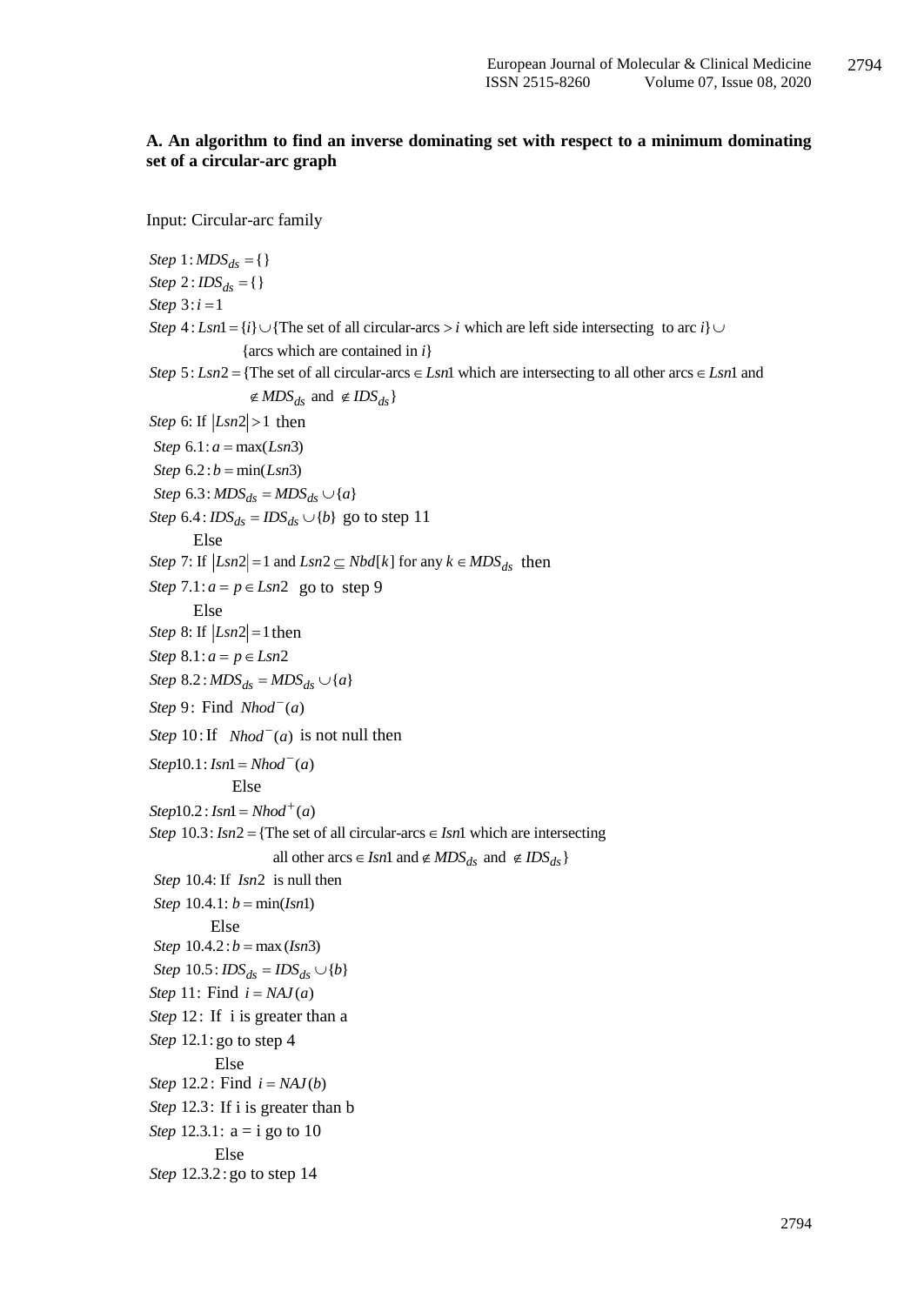Step 13: End

Output:  $\text{IDS}_{ds}$  is an inverse dominating set with respect to a minimum dominating set  $\text{MDS}_{ds}$ 

**Remark :** In a circular-arc graph if we have one or two minimum dominating sets we may or may not get by using this algorithm. **B. Illustrations**

#### **Example 1**

```
Sep 13: Land<br>
Stephen ED<sub>56</sub> is an inverse dominating set with respect to a minimum dominating set MDS_A<br>
Remark : In a circular-arc graph if we have one or two minimum dominating sets we may or<br>
now in go to sample 1
Step 1: MDS<sub>ds</sub> = \{\}Step 2: <i>IDS</i><sub>ds</sub> = \{\}Step 3:i=1Step 4: Lsn1 = \{1, 2, 3, 4\}Step 4: Lsn1 = \{1, 2, 3, 4\}Step 5: Lsn2 = {1}Step 6 : |Lsn2| = 2 > 1Step 6.1:a=3Step 6.2:b = 1Step 6.3: MDS<sub>ds</sub> = {3}Step 6.4 : <math>IDS_{ds} = \{1\}</math>Step 11: i = 5Step 4 : Lsn1 = \{5,6,7\}Step 5: Lsn2 = {5, 6, 7}Step 6 : |Lsn2| = 2 > 1Step 6.1:a = 7Step 6.2:b = 5Step 6.3: MDS<sub>ds</sub> = \{3,7\}Step 6.4: <math>IDS_{ds} = \{1,5\}</math>Step 11:i = 10Step 4: Lsn1 = \{10\}Step 5: Lsn2 = \{10\}Step 8: |Lsn2|=1Step 8.2: MDS<sub>ds</sub> = \{3,7,10\}Step 10.1: <i>Isn</i>1 = {8,9}Step 10.3: Ins2 = \{8, 9\}Step 10.4.2 : b = 9Step 10.5: <math>IDS_{ds} = \{1,5,9\}</math>Step 12:i = 1 < 10Step 12.2 : i = 1 < 9Step End 13:
```
Output:  $IDS_{ds} = \{1,3,9\}$  is an inverse dominating set with respect to a minimum dominating set  $MDS_{ds} = \{3,7,10\}$ 

### **Example 2**

 $Step 1: MDS<sub>ds</sub> = \{\}$  $Step 2: *IDS*<sub>ds</sub> = \{\}$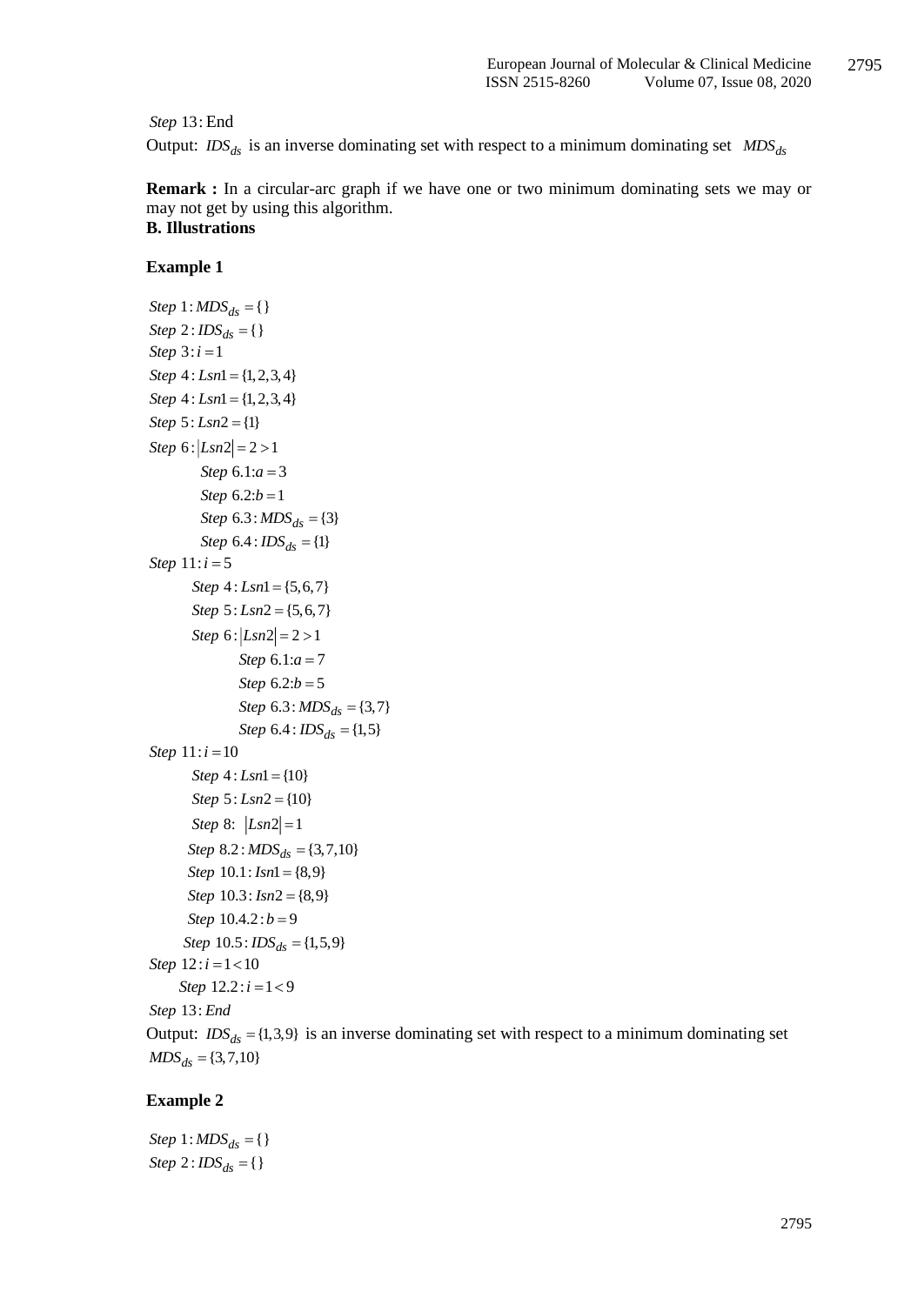```
Now Net <br>
Now \frac{2}{3} Step \pm 3: \sinh^{-1}<br>
Now \frac{2}{3} Step \pm 3: \sinh^{-1}<br>
Now \frac{2}{3} \sinh^{-1}<br>
Now \frac{2}{3} \sinh^{-1}<br>
Now \frac{2}{3} \sinh^{-1}<br>
Now \frac{2}{3} \sinh^{-1}<br>
Step \frac{2}{3} \sinh^{-1}<br>
Step \frac{2}{3} Step 4: Lsn1 = \{1, 2, 3, 4\}Step 5: Lsn2 = \{1\}Step 8: |Lsn2| = 1Step 8.2 : MDS_{ds} = \{1\}Step 10.2: Isn1 = \{2,3,4\}Step 10.3: Isn2 = nullStep 10.4.1:b = 2Step 10.5: <math>IDS_{ds} = \{2\}Step 11: i = 5Step 4 : Lsn1 = \{5,6,7\}Step 5: Lsn2 = {5, 6, 7}Step 6 : |Lsn2| = 2 > 1Step 6.1:a = 7Step 6.2:b = 5Step 6.3: MDS<sub>ds</sub> = \{1,7\}Step 6.4: <math>IDS_{ds} = \{2,5\}</math>Step 11: i = 9Step 4: Lsn1 = \{9\}Step 5: Lsn2 = \{9\}Step 6 : |Lsn2| = 1 and 9 \in Nbd[1]Step 10.1: Isn1 = \{7,8\}Step 10.3: Isn2 = \{7,8\}Step 10.4.2 : b = 8Step 10.5: <math>IDS_{ds} = \{2,5,8\}</math>Step 12 : i = 1 < 9Step 12.2 : i = 1 < 8Step End 13:
```
Output:  $IDS_{ds} = \{1,7\}$  is an inverse dominating set with respect to a minimum dominating set  $MDS_{ds} = \{2,5,8\}$ 

#### **Special case**

If there are three arcs j,k,l such that j is only one right side intersecting arc to k and l is only one left side intersecting arc to k and also there are another three arcs p, q,r such that p is only one right side intersecting arc to q and r is only one left side intersecting arc to q and if there is only one arc s which left side intersecting arc to l and right side intersecting arc to p then above algorithm directly we cannot find. But we have to use the following step. In the above algorithm in step 3 instead of i=1 we have to take i= j. Then we can use step 6.1 to step 6.4.

## **Example**

From the above example  $Step 1: MDS_{ds} = \{\}$  $Step 2: *IDS*<sub>ds</sub> = \{\}$ *Step*  $3:i = 2$  $Step 4: Lsn1 = \{2,3,4\}$  $Step 5: Lsn2 = \{2,3,4\}$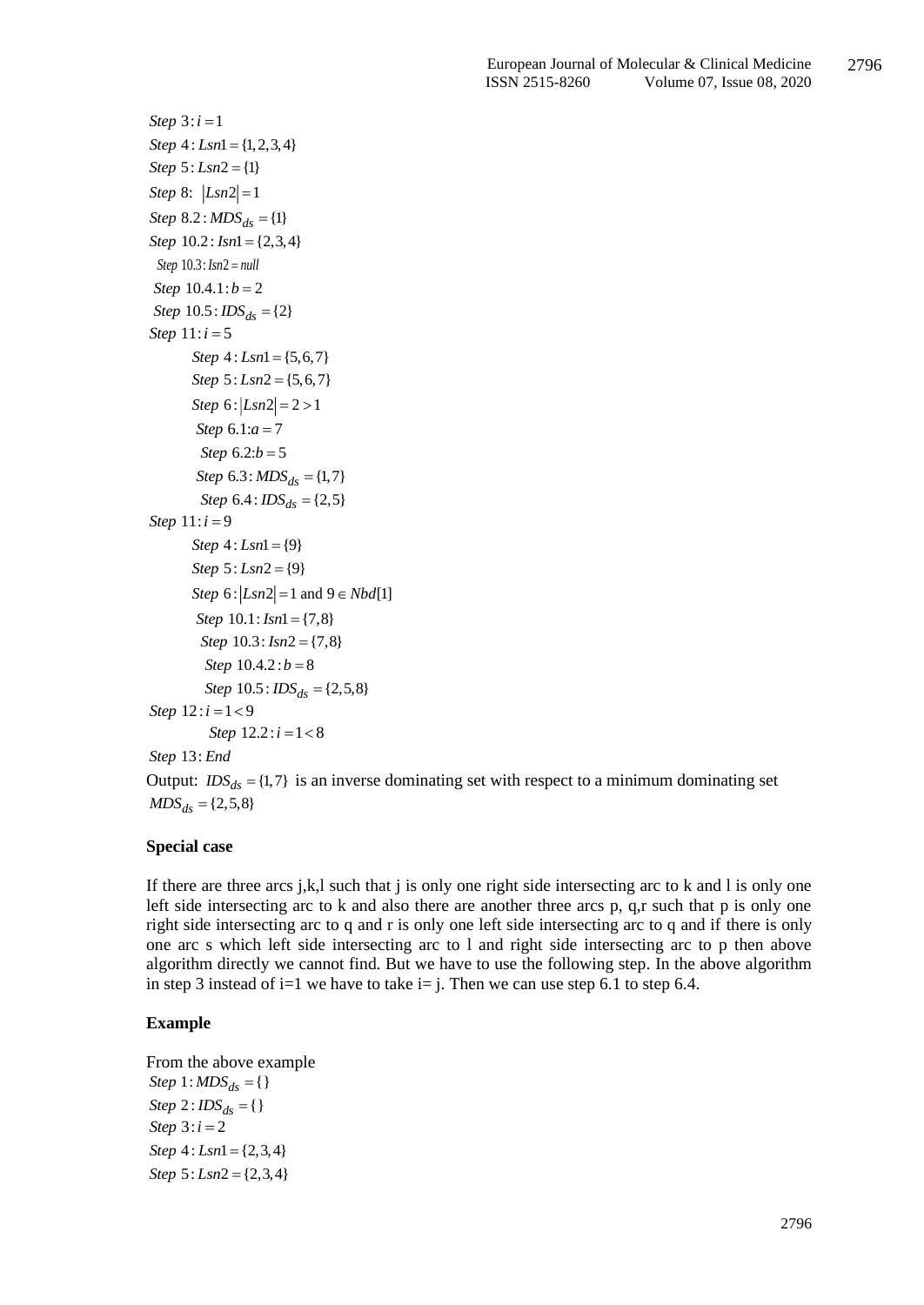```
Step 6: If |Lsn2| > 1 then
           Step 6.1: a = 4Step 6.2 : b = 2Step 6.3: MDS<sub>ds</sub> = {4}Step 6.4: <math>IDS_{ds} = \{2\}</math>Step 11: i = 6Step 4: Lsn1 = \{6,7,8\}Step 5: Lsn2 = \{6,7,8\}Step 6: If |Lsn2| > 1 then
           Step 6.1: a = 8Step 6.2 : b = 6Step 6.3: MDS<sub>ds</sub> = {4,8}Step 6.4: <math>IDS_{ds} = \{2,6\}</math>Step 11:i=10 Here
           Step 4: Lsn1 = \{10, 11, 12\}Step 5: Lsn2 = \{10, 11, 12\}Step 6: If |Lsn2| > 1 then
           Step 6.1: a = 12Step 6.2 : b = 10Step 6.3: MDS<sub>ds</sub> = {4,8,12}Step 6.4: <math>IDS_{ds} = \{2,6,10\}</math>Step 11: i = 1 < 12Step 12.2 : i = 1 < 10
```
*Step* 13: *End*<br> $IDS_{ds} = \{2, 6, 8\}$  is an inverse dominating set with respect to a minimum dominating set  $MDS_{ds} = \{4, 8, 12\}$ 



**Figure 1: Circular-arc family Figure 2: Circular-arc**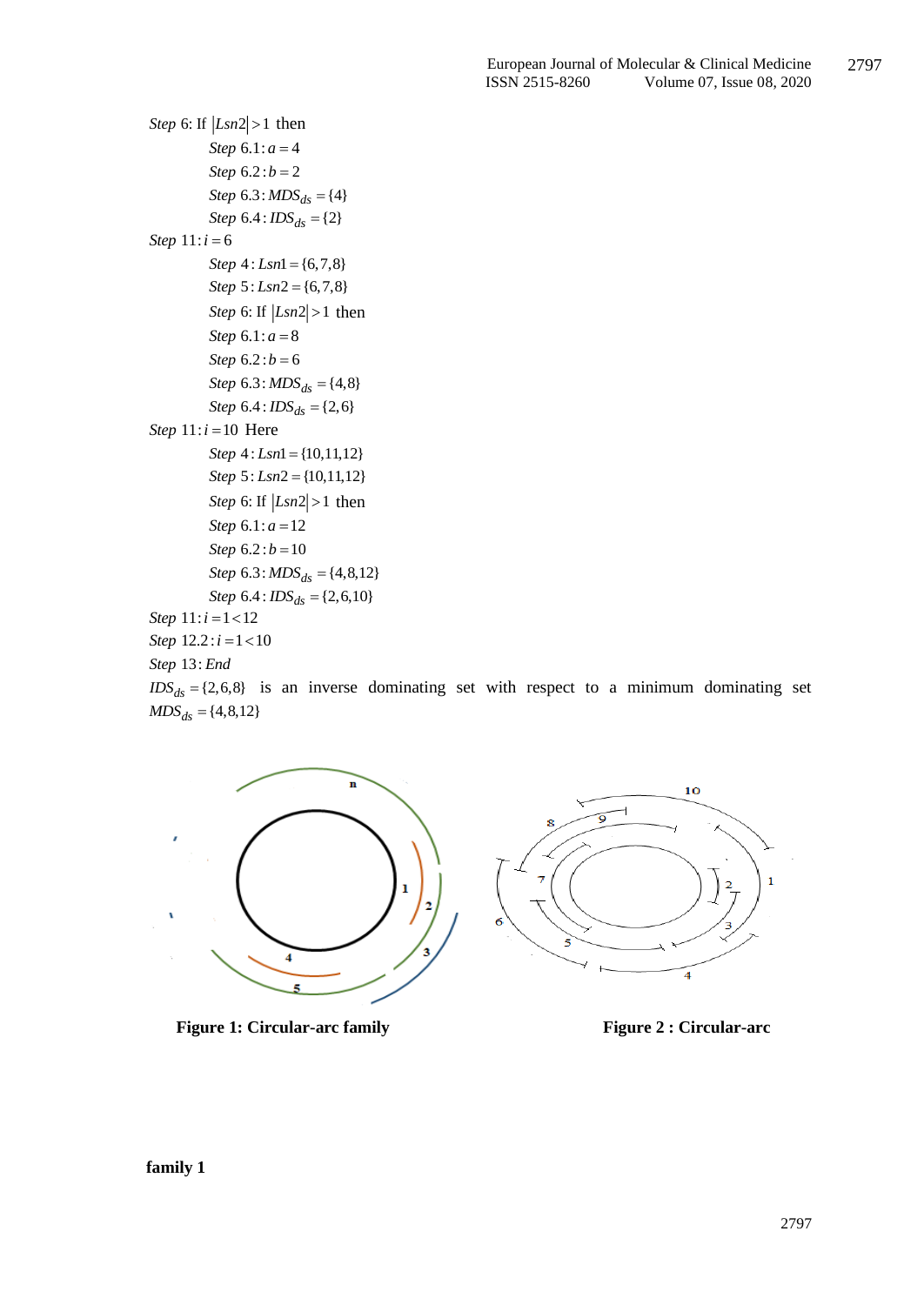









Figure 5: Circular-arc Graph 2 Figure **6: Circular-arc family 3**





 **Figure 7: Circular-arc Graph 3**

#### **REFERENCES**

- [1] V.R.Kulli and S. Sigarkanti, "Inverse Domination in graphs," Nat. Acad Sci-Letters,Vol.14,1991, pp. 473-475.
- [2] V Jude Anne Cynthaia and A. Kavitha "Inverse domination number of Circulant graph," International J. of Math. Sci. & Engg Appls.,Vol. 11, pp. 203-209,December 2017.
- [3] V.R.Kulli , "Inverse and disjoint neighbourhood total dominating sets in graphs," Annals of Pure and Applied Mathematics," Vol.12, pp. 23-29, July 2016.